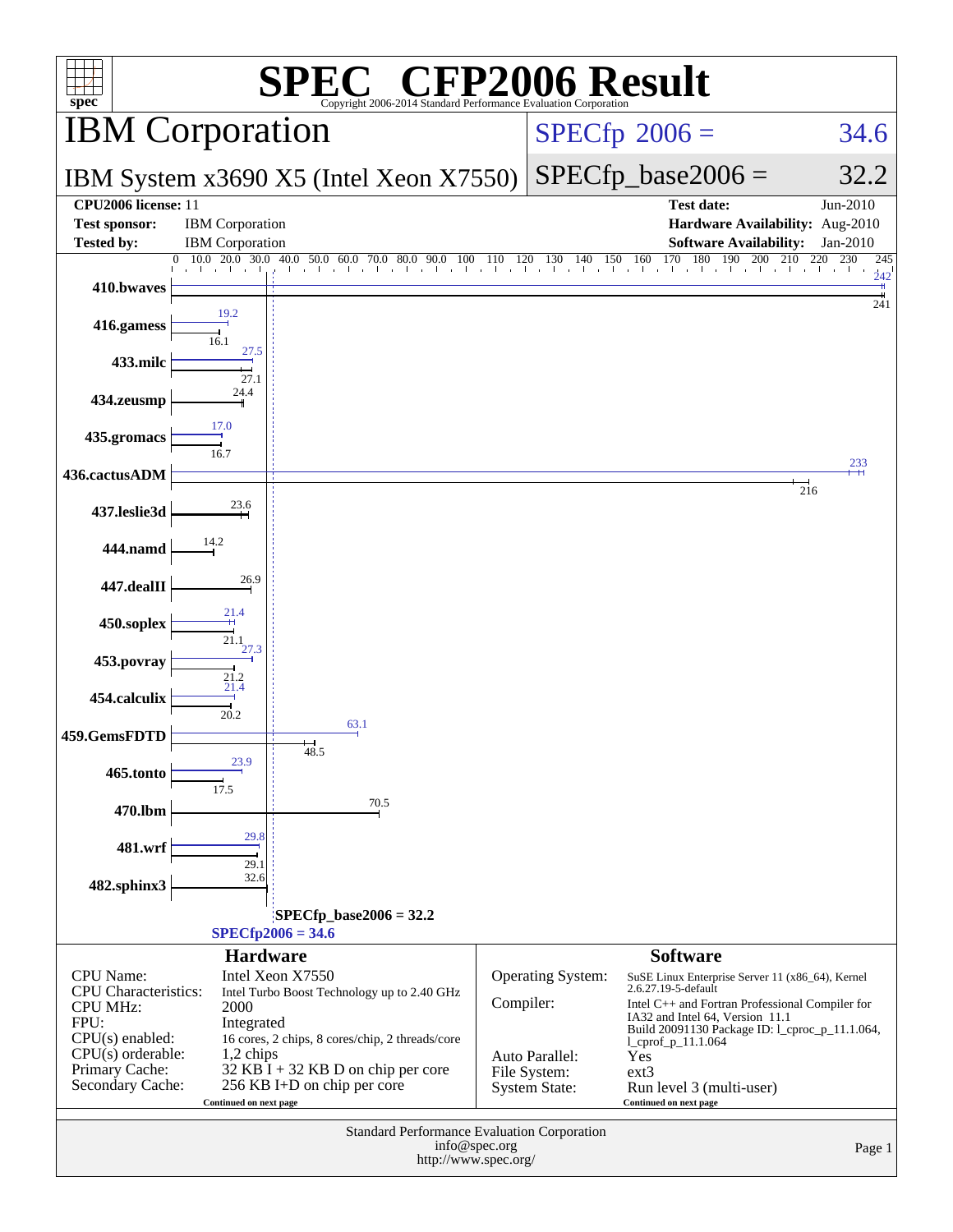

IBM Corporation

### $SPECfp2006 = 34.6$  $SPECfp2006 = 34.6$

IBM System x3690 X5 (Intel Xeon X7550)

 $SPECTp\_base2006 = 32.2$ 

**[CPU2006 license:](http://www.spec.org/auto/cpu2006/Docs/result-fields.html#CPU2006license)** 11 **[Test date:](http://www.spec.org/auto/cpu2006/Docs/result-fields.html#Testdate)** Jun-2010 **[Test sponsor:](http://www.spec.org/auto/cpu2006/Docs/result-fields.html#Testsponsor)** IBM Corporation **[Hardware Availability:](http://www.spec.org/auto/cpu2006/Docs/result-fields.html#HardwareAvailability)** Aug-2010 **[Tested by:](http://www.spec.org/auto/cpu2006/Docs/result-fields.html#Testedby)** IBM Corporation **[Software Availability:](http://www.spec.org/auto/cpu2006/Docs/result-fields.html#SoftwareAvailability)** Jan-2010 [L3 Cache:](http://www.spec.org/auto/cpu2006/Docs/result-fields.html#L3Cache) 18 MB I+D on chip per chip<br>Other Cache: None [Other Cache:](http://www.spec.org/auto/cpu2006/Docs/result-fields.html#OtherCache) [Memory:](http://www.spec.org/auto/cpu2006/Docs/result-fields.html#Memory) 128 GB (32 x 4 GB PC3-8500R CL7, Quad Rank) [Disk Subsystem:](http://www.spec.org/auto/cpu2006/Docs/result-fields.html#DiskSubsystem) 1 x 146 GB SAS, 15000 RPM [Other Hardware:](http://www.spec.org/auto/cpu2006/Docs/result-fields.html#OtherHardware) None [Base Pointers:](http://www.spec.org/auto/cpu2006/Docs/result-fields.html#BasePointers) 64-bit<br>Peak Pointers: 32/64-bit [Peak Pointers:](http://www.spec.org/auto/cpu2006/Docs/result-fields.html#PeakPointers) [Other Software:](http://www.spec.org/auto/cpu2006/Docs/result-fields.html#OtherSoftware) None

| <b>Results Table</b> |                                                                                                          |              |                |       |                |       |                |              |                |              |                |              |  |
|----------------------|----------------------------------------------------------------------------------------------------------|--------------|----------------|-------|----------------|-------|----------------|--------------|----------------|--------------|----------------|--------------|--|
| <b>Base</b>          |                                                                                                          |              |                |       |                |       | <b>Peak</b>    |              |                |              |                |              |  |
| <b>Benchmark</b>     | <b>Seconds</b>                                                                                           | <b>Ratio</b> | <b>Seconds</b> | Ratio | <b>Seconds</b> | Ratio | <b>Seconds</b> | <b>Ratio</b> | <b>Seconds</b> | <b>Ratio</b> | <b>Seconds</b> | <b>Ratio</b> |  |
| 410.bwayes           | 56.3                                                                                                     | 241          | 56.1           | 242   | 56.3           | 241   | 56.3           | 241          | 56.1           | 242          | 56.1           | 242          |  |
| 416.gamess           | 1214                                                                                                     | 16.1         | 1213           | 16.1  | 1210           | 16.2  | <b>1020</b>    | 19.2         | 1021           | 19.2         | 1019           | 19.2         |  |
| $433$ .milc          | 389                                                                                                      | 23.6         | 338            | 27.1  | 337            | 27.2  | 334            | 27.5         | 334            | 27.5         | 334            | 27.5         |  |
| $434$ . zeusmp       | 374                                                                                                      | 24.4         | 381            | 23.9  | 372            | 24.4  | 374            | 24.4         | 381            | 23.9         | 372            | 24.4         |  |
| $435.$ gromacs       | 426                                                                                                      | 16.8         | 426            | 16.7  | 428            | 16.7  | 420            | 17.0         | 420            | <b>17.0</b>  | 419            | 17.0         |  |
| 436.cactusADM        | 56.6                                                                                                     | 211          | 55.2           | 216   | 55.2           | 216   | 50.8           | 235          | 51.2           | 233          | 51.9           | 230          |  |
| 437.leslie3d         | 400                                                                                                      | 23.5         | 362            | 26.0  | 399            | 23.6  | 400            | 23.5         | 362            | 26.0         | 399            | <u>23.6</u>  |  |
| 444.namd             | 563                                                                                                      | 14.2         | 562            | 14.3  | 567            | 14.2  | 563            | 14.2         | 562            | 14.3         | 567            | 14.2         |  |
| 447.dealII           | 426                                                                                                      | 26.9         | 427            | 26.8  | 425            | 26.9  | 426            | 26.9         | 427            | 26.8         | 425            | 26.9         |  |
| $450$ .soplex        | 396                                                                                                      | 21.0         | 395            | 21.1  | 396            | 21.1  | 390            | 21.4         | 390            | 21.4         | 425            | 19.6         |  |
| $453$ .povray        | 253                                                                                                      | 21.0         | 251            | 21.2  | 251            | 21.2  | 195            | 27.3         | 194            | 27.4         | 195            | 27.3         |  |
| $ 454$ .calculix     | 414                                                                                                      | 19.9         | 407            | 20.3  | 409            | 20.2  | 387            | 21.3         | 385            | 21.4         | 385            | 21.4         |  |
| 459.GemsFDTD         | 219                                                                                                      | 48.5         | 235            | 45.1  | 218            | 48.7  | 168            | 63.1         | 168            | 63.1         | 168            | 63.2         |  |
| $465$ .tonto         | 562                                                                                                      | 17.5         | 561            | 17.5  | 561            | 17.6  | 412            | 23.9         | 412            | 23.9         | 413            | 23.8         |  |
| 470.1bm              | 195                                                                                                      | 70.6         | 195            | 70.4  | 195            | 70.5  | 195            | 70.6         | 195            | 70.4         | 195            | 70.5         |  |
| $ 481$ .wrf          | 384                                                                                                      | 29.1         | 385            | 29.0  | 384            | 29.1  | 374            | 29.8         | 376            | 29.7         | 375            | 29.8         |  |
| $482$ .sphinx $3$    | 598                                                                                                      | 32.6         | 599            | 32.6  | 598            | 32.6  | 598            | 32.6         | 599            | 32.6         | 598            | <u>32.6</u>  |  |
|                      | Results appear in the order in which they were run. Bold underlined text indicates a median measurement. |              |                |       |                |       |                |              |                |              |                |              |  |

#### **[Platform Notes](http://www.spec.org/auto/cpu2006/Docs/result-fields.html#PlatformNotes)**

Turbo Boost set to Traditional

#### **[General Notes](http://www.spec.org/auto/cpu2006/Docs/result-fields.html#GeneralNotes)**

 'ulimit -s unlimited' was used to set the stack size to unlimited prior to run Binaries were compiled on SLES 10 with Binutils 2.18.50.0.7.20080502 OMP NUM THREADS set to number of cores KMP\_AFFINITY set to granularity=fine,scatter KMP\_STACKSIZE set to 200M

> Standard Performance Evaluation Corporation [info@spec.org](mailto:info@spec.org) <http://www.spec.org/>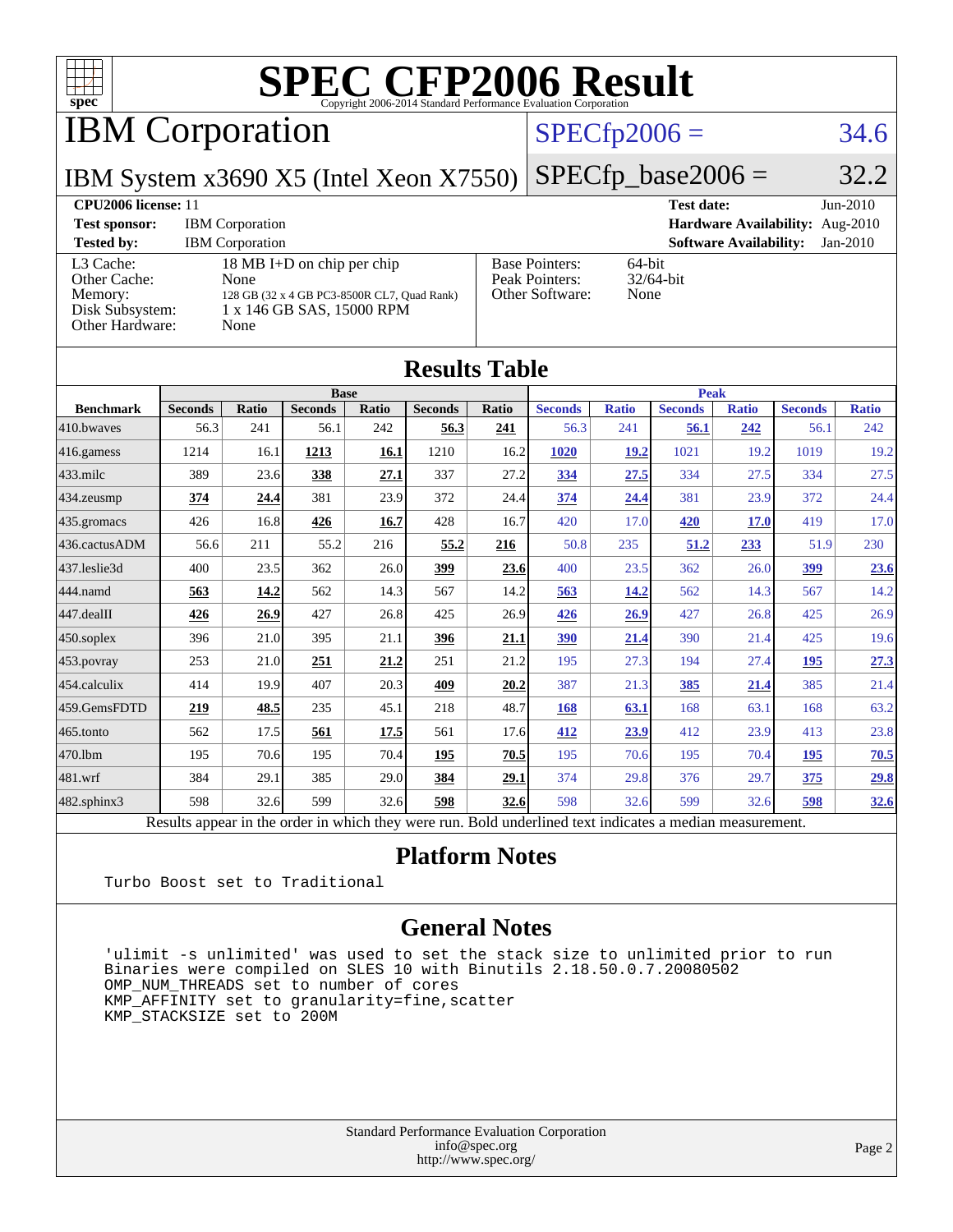

# IBM Corporation

 $SPECTp2006 = 34.6$ 

IBM System x3690 X5 (Intel Xeon X7550)  $SPECTp\_base2006 = 32.2$ 

**[CPU2006 license:](http://www.spec.org/auto/cpu2006/Docs/result-fields.html#CPU2006license)** 11 **[Test date:](http://www.spec.org/auto/cpu2006/Docs/result-fields.html#Testdate)** Jun-2010 **[Test sponsor:](http://www.spec.org/auto/cpu2006/Docs/result-fields.html#Testsponsor)** IBM Corporation **[Hardware Availability:](http://www.spec.org/auto/cpu2006/Docs/result-fields.html#HardwareAvailability)** Aug-2010 **[Tested by:](http://www.spec.org/auto/cpu2006/Docs/result-fields.html#Testedby)** IBM Corporation **[Software Availability:](http://www.spec.org/auto/cpu2006/Docs/result-fields.html#SoftwareAvailability)** Jan-2010

### **[Base Compiler Invocation](http://www.spec.org/auto/cpu2006/Docs/result-fields.html#BaseCompilerInvocation)**

[C benchmarks](http://www.spec.org/auto/cpu2006/Docs/result-fields.html#Cbenchmarks): icc  $-m64$ 

[C++ benchmarks:](http://www.spec.org/auto/cpu2006/Docs/result-fields.html#CXXbenchmarks) [icpc -m64](http://www.spec.org/cpu2006/results/res2010q3/cpu2006-20100719-12615.flags.html#user_CXXbase_intel_icpc_64bit_bedb90c1146cab66620883ef4f41a67e)

[Fortran benchmarks](http://www.spec.org/auto/cpu2006/Docs/result-fields.html#Fortranbenchmarks): [ifort -m64](http://www.spec.org/cpu2006/results/res2010q3/cpu2006-20100719-12615.flags.html#user_FCbase_intel_ifort_64bit_ee9d0fb25645d0210d97eb0527dcc06e)

[Benchmarks using both Fortran and C](http://www.spec.org/auto/cpu2006/Docs/result-fields.html#BenchmarksusingbothFortranandC): [icc -m64](http://www.spec.org/cpu2006/results/res2010q3/cpu2006-20100719-12615.flags.html#user_CC_FCbase_intel_icc_64bit_0b7121f5ab7cfabee23d88897260401c) [ifort -m64](http://www.spec.org/cpu2006/results/res2010q3/cpu2006-20100719-12615.flags.html#user_CC_FCbase_intel_ifort_64bit_ee9d0fb25645d0210d97eb0527dcc06e)

### **[Base Portability Flags](http://www.spec.org/auto/cpu2006/Docs/result-fields.html#BasePortabilityFlags)**

| 410.bwaves: -DSPEC CPU LP64                |                                                                |
|--------------------------------------------|----------------------------------------------------------------|
| 416.gamess: -DSPEC_CPU_LP64                |                                                                |
| 433.milc: -DSPEC CPU LP64                  |                                                                |
| 434.zeusmp: -DSPEC_CPU_LP64                |                                                                |
| 435.gromacs: -DSPEC_CPU_LP64 -nofor_main   |                                                                |
| 436.cactusADM: -DSPEC CPU LP64 -nofor main |                                                                |
| 437.leslie3d: -DSPEC CPU LP64              |                                                                |
| 444.namd: - DSPEC CPU LP64                 |                                                                |
| 447.dealII: -DSPEC CPU LP64                |                                                                |
| 450.soplex: -DSPEC_CPU_LP64                |                                                                |
| 453.povray: -DSPEC_CPU_LP64                |                                                                |
| 454.calculix: -DSPEC CPU LP64 -nofor main  |                                                                |
| 459.GemsFDTD: -DSPEC CPU LP64              |                                                                |
| 465.tonto: - DSPEC CPU LP64                |                                                                |
| 470.1bm: - DSPEC_CPU LP64                  |                                                                |
|                                            | 481.wrf: -DSPEC_CPU_LP64 -DSPEC_CPU_CASE_FLAG -DSPEC_CPU_LINUX |
| 482.sphinx3: -DSPEC_CPU_LP64               |                                                                |
|                                            |                                                                |

### **[Base Optimization Flags](http://www.spec.org/auto/cpu2006/Docs/result-fields.html#BaseOptimizationFlags)**

[C benchmarks](http://www.spec.org/auto/cpu2006/Docs/result-fields.html#Cbenchmarks): [-xSSE4.2](http://www.spec.org/cpu2006/results/res2010q3/cpu2006-20100719-12615.flags.html#user_CCbase_f-xSSE42_f91528193cf0b216347adb8b939d4107) [-ipo](http://www.spec.org/cpu2006/results/res2010q3/cpu2006-20100719-12615.flags.html#user_CCbase_f-ipo) [-O3](http://www.spec.org/cpu2006/results/res2010q3/cpu2006-20100719-12615.flags.html#user_CCbase_f-O3) [-no-prec-div](http://www.spec.org/cpu2006/results/res2010q3/cpu2006-20100719-12615.flags.html#user_CCbase_f-no-prec-div) [-static](http://www.spec.org/cpu2006/results/res2010q3/cpu2006-20100719-12615.flags.html#user_CCbase_f-static) [-parallel](http://www.spec.org/cpu2006/results/res2010q3/cpu2006-20100719-12615.flags.html#user_CCbase_f-parallel) [-opt-prefetch](http://www.spec.org/cpu2006/results/res2010q3/cpu2006-20100719-12615.flags.html#user_CCbase_f-opt-prefetch) [C++ benchmarks:](http://www.spec.org/auto/cpu2006/Docs/result-fields.html#CXXbenchmarks) [-xSSE4.2](http://www.spec.org/cpu2006/results/res2010q3/cpu2006-20100719-12615.flags.html#user_CXXbase_f-xSSE42_f91528193cf0b216347adb8b939d4107) [-ipo](http://www.spec.org/cpu2006/results/res2010q3/cpu2006-20100719-12615.flags.html#user_CXXbase_f-ipo) [-O3](http://www.spec.org/cpu2006/results/res2010q3/cpu2006-20100719-12615.flags.html#user_CXXbase_f-O3) [-no-prec-div](http://www.spec.org/cpu2006/results/res2010q3/cpu2006-20100719-12615.flags.html#user_CXXbase_f-no-prec-div) [-static](http://www.spec.org/cpu2006/results/res2010q3/cpu2006-20100719-12615.flags.html#user_CXXbase_f-static) [-parallel](http://www.spec.org/cpu2006/results/res2010q3/cpu2006-20100719-12615.flags.html#user_CXXbase_f-parallel) [-opt-prefetch](http://www.spec.org/cpu2006/results/res2010q3/cpu2006-20100719-12615.flags.html#user_CXXbase_f-opt-prefetch) [Fortran benchmarks](http://www.spec.org/auto/cpu2006/Docs/result-fields.html#Fortranbenchmarks): [-xSSE4.2](http://www.spec.org/cpu2006/results/res2010q3/cpu2006-20100719-12615.flags.html#user_FCbase_f-xSSE42_f91528193cf0b216347adb8b939d4107) [-ipo](http://www.spec.org/cpu2006/results/res2010q3/cpu2006-20100719-12615.flags.html#user_FCbase_f-ipo) [-O3](http://www.spec.org/cpu2006/results/res2010q3/cpu2006-20100719-12615.flags.html#user_FCbase_f-O3) [-no-prec-div](http://www.spec.org/cpu2006/results/res2010q3/cpu2006-20100719-12615.flags.html#user_FCbase_f-no-prec-div) [-static](http://www.spec.org/cpu2006/results/res2010q3/cpu2006-20100719-12615.flags.html#user_FCbase_f-static) [-parallel](http://www.spec.org/cpu2006/results/res2010q3/cpu2006-20100719-12615.flags.html#user_FCbase_f-parallel) [-opt-prefetch](http://www.spec.org/cpu2006/results/res2010q3/cpu2006-20100719-12615.flags.html#user_FCbase_f-opt-prefetch) [Benchmarks using both Fortran and C](http://www.spec.org/auto/cpu2006/Docs/result-fields.html#BenchmarksusingbothFortranandC): [-xSSE4.2](http://www.spec.org/cpu2006/results/res2010q3/cpu2006-20100719-12615.flags.html#user_CC_FCbase_f-xSSE42_f91528193cf0b216347adb8b939d4107) [-ipo](http://www.spec.org/cpu2006/results/res2010q3/cpu2006-20100719-12615.flags.html#user_CC_FCbase_f-ipo) [-O3](http://www.spec.org/cpu2006/results/res2010q3/cpu2006-20100719-12615.flags.html#user_CC_FCbase_f-O3) [-no-prec-div](http://www.spec.org/cpu2006/results/res2010q3/cpu2006-20100719-12615.flags.html#user_CC_FCbase_f-no-prec-div) [-static](http://www.spec.org/cpu2006/results/res2010q3/cpu2006-20100719-12615.flags.html#user_CC_FCbase_f-static) [-parallel](http://www.spec.org/cpu2006/results/res2010q3/cpu2006-20100719-12615.flags.html#user_CC_FCbase_f-parallel) [-opt-prefetch](http://www.spec.org/cpu2006/results/res2010q3/cpu2006-20100719-12615.flags.html#user_CC_FCbase_f-opt-prefetch)

> Standard Performance Evaluation Corporation [info@spec.org](mailto:info@spec.org) <http://www.spec.org/>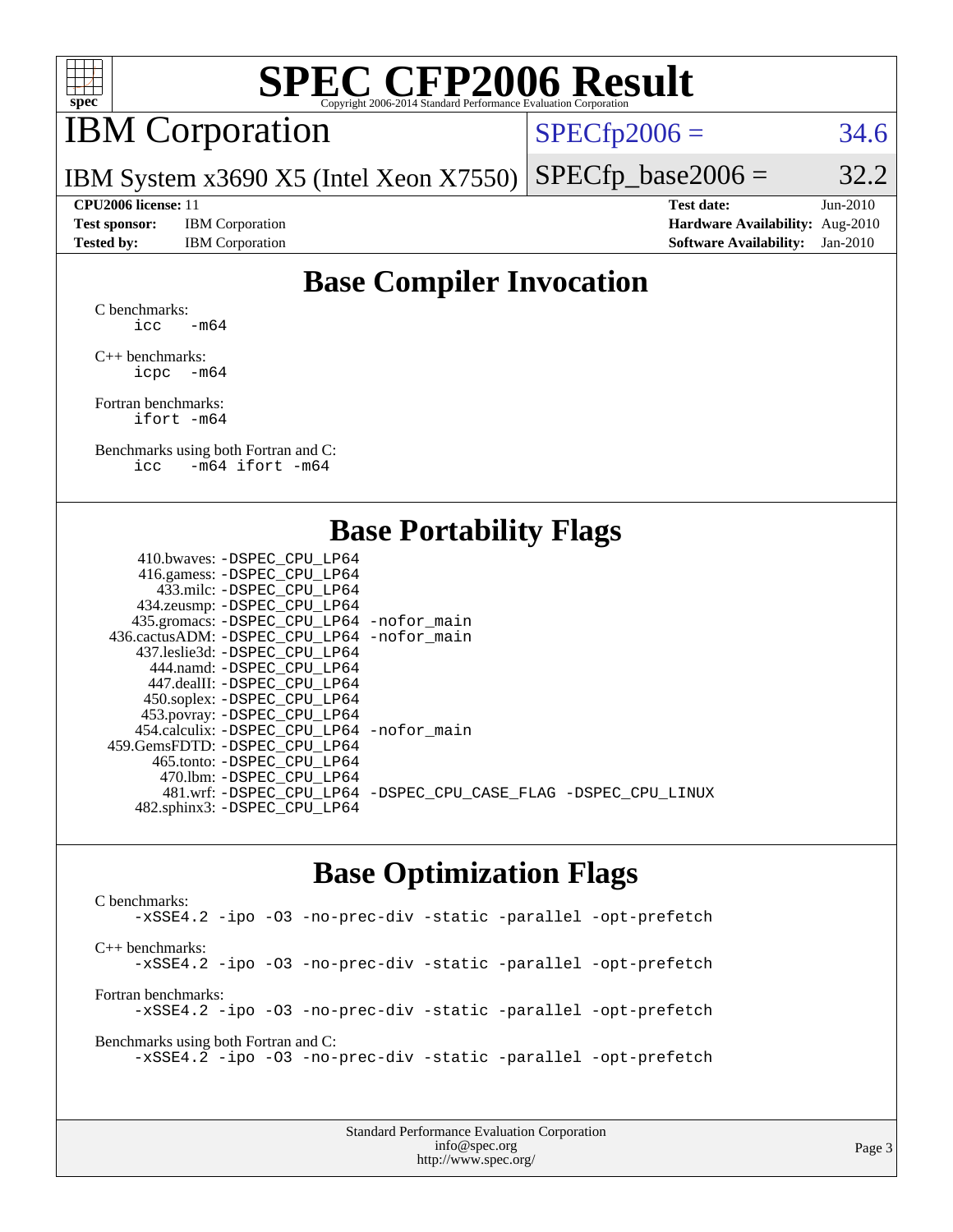

## IBM Corporation

 $SPECfp2006 = 34.6$  $SPECfp2006 = 34.6$ 

IBM System x3690 X5 (Intel Xeon X7550)  $SPECTp\_base2006 = 32.2$ 

**[Test sponsor:](http://www.spec.org/auto/cpu2006/Docs/result-fields.html#Testsponsor)** IBM Corporation **[Hardware Availability:](http://www.spec.org/auto/cpu2006/Docs/result-fields.html#HardwareAvailability)** Aug-2010

**[CPU2006 license:](http://www.spec.org/auto/cpu2006/Docs/result-fields.html#CPU2006license)** 11 **[Test date:](http://www.spec.org/auto/cpu2006/Docs/result-fields.html#Testdate)** Jun-2010 **[Tested by:](http://www.spec.org/auto/cpu2006/Docs/result-fields.html#Testedby)** IBM Corporation **[Software Availability:](http://www.spec.org/auto/cpu2006/Docs/result-fields.html#SoftwareAvailability)** Jan-2010

## **[Peak Compiler Invocation](http://www.spec.org/auto/cpu2006/Docs/result-fields.html#PeakCompilerInvocation)**

[C benchmarks](http://www.spec.org/auto/cpu2006/Docs/result-fields.html#Cbenchmarks):  $\text{icc}$   $-\text{m64}$ 

[C++ benchmarks:](http://www.spec.org/auto/cpu2006/Docs/result-fields.html#CXXbenchmarks) [icpc -m64](http://www.spec.org/cpu2006/results/res2010q3/cpu2006-20100719-12615.flags.html#user_CXXpeak_intel_icpc_64bit_bedb90c1146cab66620883ef4f41a67e)

[Fortran benchmarks](http://www.spec.org/auto/cpu2006/Docs/result-fields.html#Fortranbenchmarks): [ifort -m64](http://www.spec.org/cpu2006/results/res2010q3/cpu2006-20100719-12615.flags.html#user_FCpeak_intel_ifort_64bit_ee9d0fb25645d0210d97eb0527dcc06e)

[Benchmarks using both Fortran and C](http://www.spec.org/auto/cpu2006/Docs/result-fields.html#BenchmarksusingbothFortranandC): [icc -m64](http://www.spec.org/cpu2006/results/res2010q3/cpu2006-20100719-12615.flags.html#user_CC_FCpeak_intel_icc_64bit_0b7121f5ab7cfabee23d88897260401c) [ifort -m64](http://www.spec.org/cpu2006/results/res2010q3/cpu2006-20100719-12615.flags.html#user_CC_FCpeak_intel_ifort_64bit_ee9d0fb25645d0210d97eb0527dcc06e)

### **[Peak Portability Flags](http://www.spec.org/auto/cpu2006/Docs/result-fields.html#PeakPortabilityFlags)**

Same as Base Portability Flags

## **[Peak Optimization Flags](http://www.spec.org/auto/cpu2006/Docs/result-fields.html#PeakOptimizationFlags)**

[C benchmarks](http://www.spec.org/auto/cpu2006/Docs/result-fields.html#Cbenchmarks):

 433.milc: [-xSSE4.2](http://www.spec.org/cpu2006/results/res2010q3/cpu2006-20100719-12615.flags.html#user_peakPASS2_CFLAGSPASS2_LDFLAGS433_milc_f-xSSE42_f91528193cf0b216347adb8b939d4107)(pass 2) [-prof-gen](http://www.spec.org/cpu2006/results/res2010q3/cpu2006-20100719-12615.flags.html#user_peakPASS1_CFLAGSPASS1_LDFLAGS433_milc_prof_gen_e43856698f6ca7b7e442dfd80e94a8fc)(pass 1) [-ipo](http://www.spec.org/cpu2006/results/res2010q3/cpu2006-20100719-12615.flags.html#user_peakPASS2_CFLAGSPASS2_LDFLAGS433_milc_f-ipo)(pass 2) [-O3](http://www.spec.org/cpu2006/results/res2010q3/cpu2006-20100719-12615.flags.html#user_peakPASS2_CFLAGSPASS2_LDFLAGS433_milc_f-O3)(pass 2) [-no-prec-div](http://www.spec.org/cpu2006/results/res2010q3/cpu2006-20100719-12615.flags.html#user_peakPASS2_CFLAGSPASS2_LDFLAGS433_milc_f-no-prec-div)(pass 2) [-static](http://www.spec.org/cpu2006/results/res2010q3/cpu2006-20100719-12615.flags.html#user_peakPASS2_CFLAGSPASS2_LDFLAGS433_milc_f-static)(pass 2) [-prof-use](http://www.spec.org/cpu2006/results/res2010q3/cpu2006-20100719-12615.flags.html#user_peakPASS2_CFLAGSPASS2_LDFLAGS433_milc_prof_use_bccf7792157ff70d64e32fe3e1250b55)(pass 2) [-ansi-alias](http://www.spec.org/cpu2006/results/res2010q3/cpu2006-20100719-12615.flags.html#user_peakOPTIMIZE433_milc_f-ansi-alias)  $470.$ lbm: basepeak = yes 482.sphinx3: basepeak = yes [C++ benchmarks:](http://www.spec.org/auto/cpu2006/Docs/result-fields.html#CXXbenchmarks) 444.namd: basepeak = yes  $447$ .dealII: basepeak = yes 450.soplex: [-xSSE4.2](http://www.spec.org/cpu2006/results/res2010q3/cpu2006-20100719-12615.flags.html#user_peakPASS2_CXXFLAGSPASS2_LDFLAGS450_soplex_f-xSSE42_f91528193cf0b216347adb8b939d4107)(pass 2) [-prof-gen](http://www.spec.org/cpu2006/results/res2010q3/cpu2006-20100719-12615.flags.html#user_peakPASS1_CXXFLAGSPASS1_LDFLAGS450_soplex_prof_gen_e43856698f6ca7b7e442dfd80e94a8fc)(pass 1) [-ipo](http://www.spec.org/cpu2006/results/res2010q3/cpu2006-20100719-12615.flags.html#user_peakPASS2_CXXFLAGSPASS2_LDFLAGS450_soplex_f-ipo)(pass 2) [-O3](http://www.spec.org/cpu2006/results/res2010q3/cpu2006-20100719-12615.flags.html#user_peakPASS2_CXXFLAGSPASS2_LDFLAGS450_soplex_f-O3)(pass 2) [-no-prec-div](http://www.spec.org/cpu2006/results/res2010q3/cpu2006-20100719-12615.flags.html#user_peakPASS2_CXXFLAGSPASS2_LDFLAGS450_soplex_f-no-prec-div)(pass 2) [-static](http://www.spec.org/cpu2006/results/res2010q3/cpu2006-20100719-12615.flags.html#user_peakPASS2_CXXFLAGSPASS2_LDFLAGS450_soplex_f-static)(pass 2) [-prof-use](http://www.spec.org/cpu2006/results/res2010q3/cpu2006-20100719-12615.flags.html#user_peakPASS2_CXXFLAGSPASS2_LDFLAGS450_soplex_prof_use_bccf7792157ff70d64e32fe3e1250b55)(pass 2) [-opt-malloc-options=3](http://www.spec.org/cpu2006/results/res2010q3/cpu2006-20100719-12615.flags.html#user_peakOPTIMIZE450_soplex_f-opt-malloc-options_13ab9b803cf986b4ee62f0a5998c2238) [-auto-ilp32](http://www.spec.org/cpu2006/results/res2010q3/cpu2006-20100719-12615.flags.html#user_peakCXXOPTIMIZE450_soplex_f-auto-ilp32) 453.povray:  $-xSSE4$ . 2(pass 2)  $-prof-gen(pass 1) -ipo(pass 2) -O3(pass 2)$  $-prof-gen(pass 1) -ipo(pass 2) -O3(pass 2)$  $-prof-gen(pass 1) -ipo(pass 2) -O3(pass 2)$  $-prof-gen(pass 1) -ipo(pass 2) -O3(pass 2)$  $-prof-gen(pass 1) -ipo(pass 2) -O3(pass 2)$  $-prof-gen(pass 1) -ipo(pass 2) -O3(pass 2)$ [-no-prec-div](http://www.spec.org/cpu2006/results/res2010q3/cpu2006-20100719-12615.flags.html#user_peakPASS2_CXXFLAGSPASS2_LDFLAGS453_povray_f-no-prec-div)(pass 2) [-static](http://www.spec.org/cpu2006/results/res2010q3/cpu2006-20100719-12615.flags.html#user_peakPASS2_CXXFLAGSPASS2_LDFLAGS453_povray_f-static)(pass 2) [-prof-use](http://www.spec.org/cpu2006/results/res2010q3/cpu2006-20100719-12615.flags.html#user_peakPASS2_CXXFLAGSPASS2_LDFLAGS453_povray_prof_use_bccf7792157ff70d64e32fe3e1250b55)(pass 2) [-unroll4](http://www.spec.org/cpu2006/results/res2010q3/cpu2006-20100719-12615.flags.html#user_peakCXXOPTIMIZE453_povray_f-unroll_4e5e4ed65b7fd20bdcd365bec371b81f) [-ansi-alias](http://www.spec.org/cpu2006/results/res2010q3/cpu2006-20100719-12615.flags.html#user_peakCXXOPTIMIZE453_povray_f-ansi-alias) [Fortran benchmarks](http://www.spec.org/auto/cpu2006/Docs/result-fields.html#Fortranbenchmarks):

 410.bwaves: [-xSSE4.2](http://www.spec.org/cpu2006/results/res2010q3/cpu2006-20100719-12615.flags.html#user_peakOPTIMIZE410_bwaves_f-xSSE42_f91528193cf0b216347adb8b939d4107) [-ipo](http://www.spec.org/cpu2006/results/res2010q3/cpu2006-20100719-12615.flags.html#user_peakOPTIMIZE410_bwaves_f-ipo) [-O3](http://www.spec.org/cpu2006/results/res2010q3/cpu2006-20100719-12615.flags.html#user_peakOPTIMIZE410_bwaves_f-O3) [-no-prec-div](http://www.spec.org/cpu2006/results/res2010q3/cpu2006-20100719-12615.flags.html#user_peakOPTIMIZE410_bwaves_f-no-prec-div) [-static](http://www.spec.org/cpu2006/results/res2010q3/cpu2006-20100719-12615.flags.html#user_peakOPTIMIZE410_bwaves_f-static) [-opt-prefetch](http://www.spec.org/cpu2006/results/res2010q3/cpu2006-20100719-12615.flags.html#user_peakOPTIMIZE410_bwaves_f-opt-prefetch) [-parallel](http://www.spec.org/cpu2006/results/res2010q3/cpu2006-20100719-12615.flags.html#user_peakOPTIMIZE410_bwaves_f-parallel)

Continued on next page

Standard Performance Evaluation Corporation [info@spec.org](mailto:info@spec.org) <http://www.spec.org/>